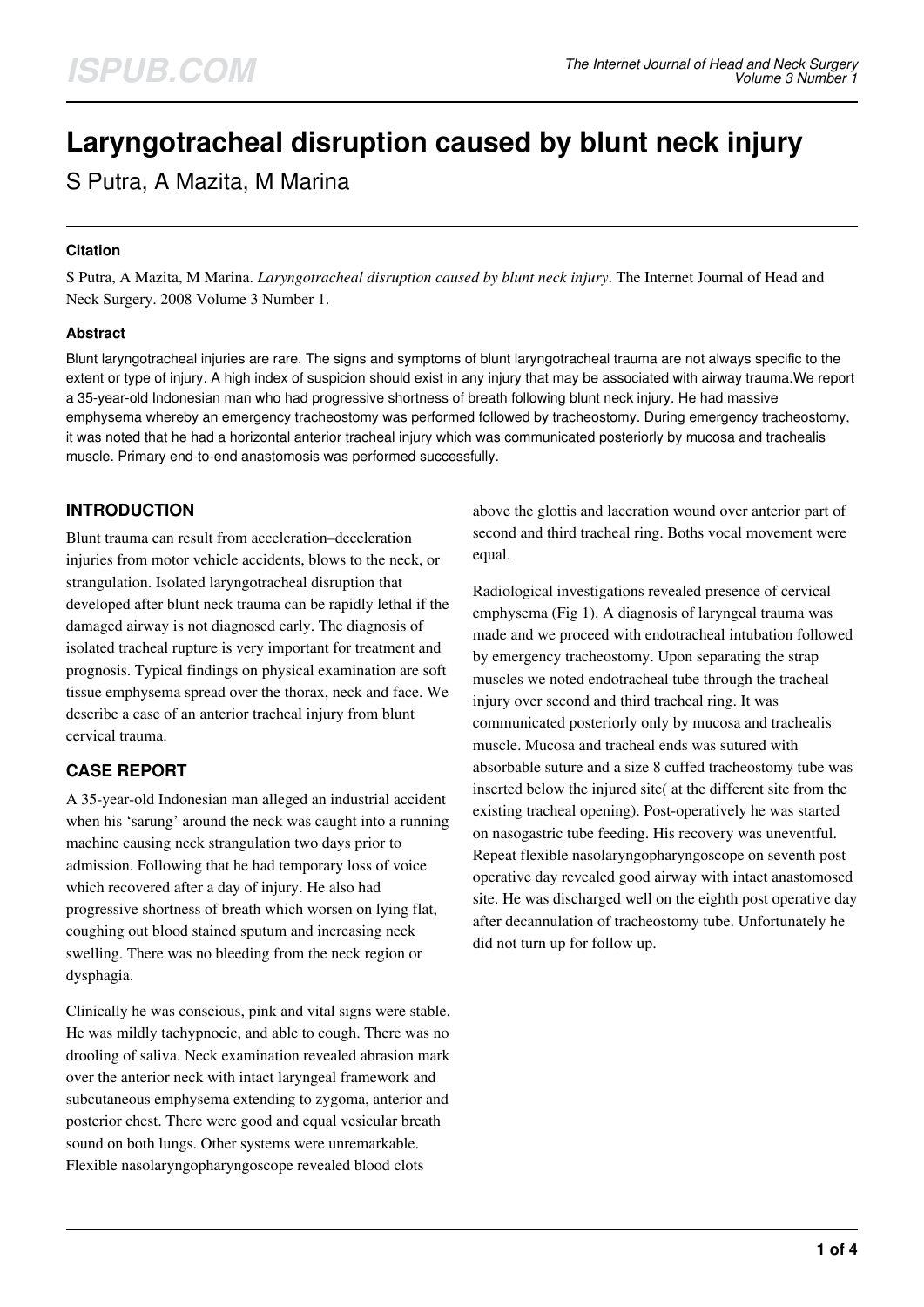## **Figure 1**

Figure 1: Lateral neck radiograph shows subcutaneous emphysema.



## **DISCUSSION**

Cervical tracheal injuries are rare conditions to encounter in an emergency unit. Most of them occur as a result of blunt neck traumas. The incidence of laryngotracheal rupture has been reported to be about  $1\%$  in blunt trauma series, and its report is often anecdotal. A significant number of patients die in the immediate post injury period from asphyxiation prior to the institution of any therapy. There is also a proportion of injuries which go undetected due to the presence of other major associated trauma.

The most important typical clinical findings are dyspnoea, stridor or soft tissue emphysema spread over the thorax, neck and face.<sub>2</sub> Unfortunately, the consequences of blunt laryngeal trauma may be quite nonspecific and correlate poorly with the severity of underlying injury.<sub>345</sub> Based on the American College of Surgeons' Advanced Trauma Life Support protocol, a diagnosis of laryngeal injury is suggested by the presence of hoarseness, subcutaneous emphysema and palpable fracture.<sub>6</sub> With this finding, it must be assumed that a violation of the upper aerodigestive tract

has occurred. It is tantamount that early diagnosis and treatment be initiated because the mortality rate of unrecognized injury has been reported to be as high as  $92\%$ .

Posterior membranous tear from blunt cervical trauma is the most common injury as a result of the trachea being compressed against the vertebral bodies.<sub>8</sub> In our case, the sarung which get caught in the machine gradually forced pressure to anterior tracheal. In this situation, the forced was eccentrically distributed against the trachea causing an anterior tracheal tear instead of the more common posterior membranous disruption.<sub>8</sub>

It is therefore important that such patients are not taken lightly. A high index of suspicion should exist in any injury that may be associated with airway trauma. The mainstay of the diagnosis and work-up of the patient with laryngotracheal trauma is the physical examination. A stepwise analysis of signs of injury to the cervical aerodigestive system should be performed. Quantification of subcutaneous emphysema may give important clues to the locus of injury. Massive emphysema as shown in this patient usually results from tears of the laryngotracheobronchial axis.

CT scans offer a clinical advantage in the identification of bony fractures, and endoscopic examination has an advantage in the examination of clinical findings in the airway mucosa. In uncooperative multiple facial trauma patients, flexible nasopharyngoscopy have utilized with good success.<sub>1</sub> Even though a CT scan provides the best radiographic information about the larynx and cartilages, it should be used only for patients whose management course may be determined by its results. $_9$  In massive injury as shown in this case, for which tracheostomy and open surgical exploration are required irrespective of the imaging findings, CT scan is not mandatory. $_{10}$ 

Establishing an airway is the initial focal point in the management of these injuries. Patients with obvious airway compromise require immediate intervention. In our case, because of the extensive and increased subcutaneous emphysema and progressive airway distress, a tracheostomy was placed primarily to secure the airway, and secondarily to act as a route for subcutaneous air to escape. Tracheotomy rather than primary tracheal repair and endotracheal intubation were chosen for a number of reasons. Although there are reports of successful orotracheal intubation in laryngotracheal separation, the potential for disaster certainly exists. Placement of an endotracheal tube across an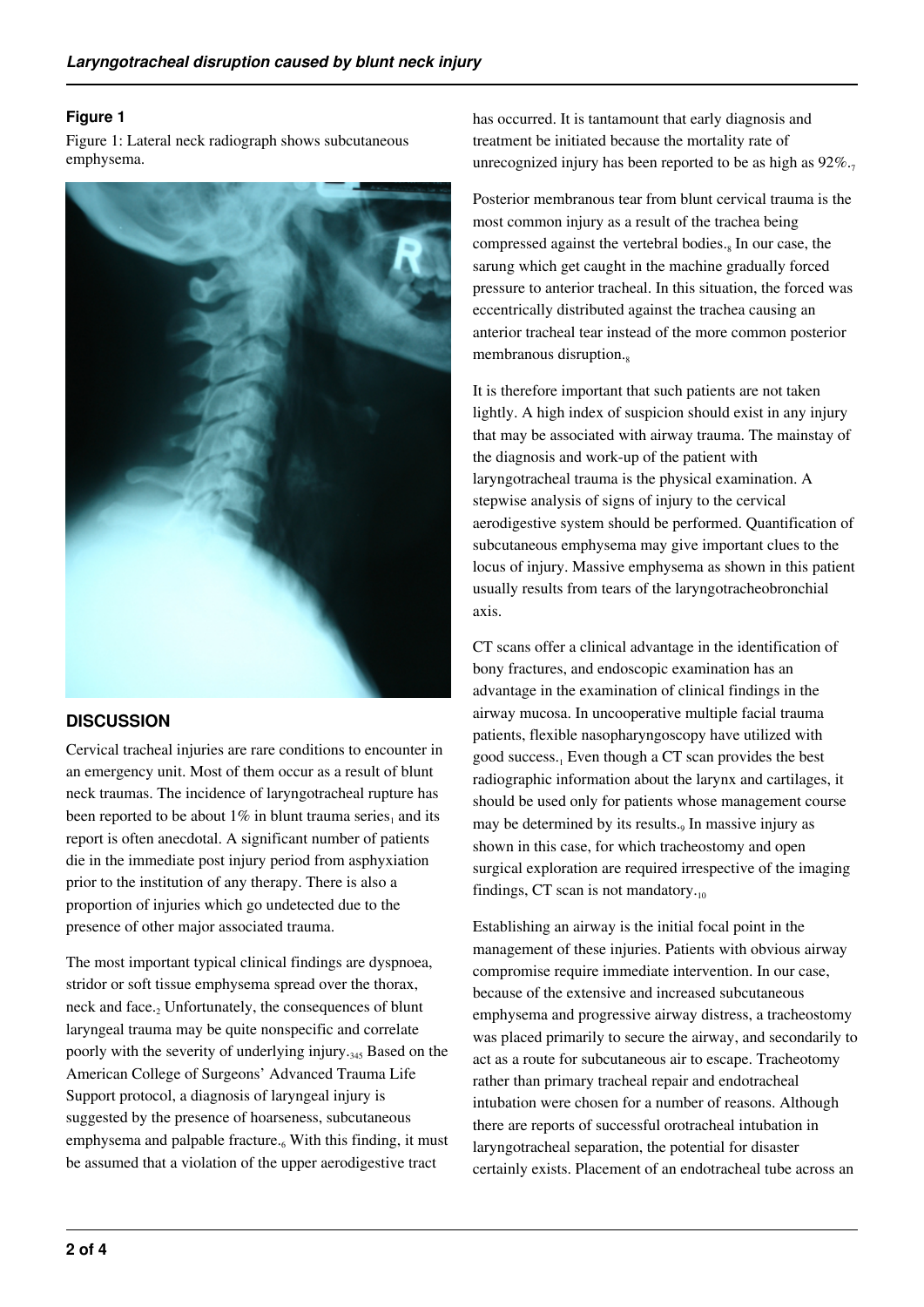injured larynx can convert a simple mucosal laceration to a more complex management problem. In addition, other potential pitfalls with prolonged intubation such as accidental extubation, prolonged neuromuscular blockade, and pulmonary collapse or infection would be avoided. $s$ Therefore tracheostomy should be the preferred method of airway control utilized in blunt laryngotracheal trauma. Elective intubation can be successfully performed under the following guidelines. It should be done under direct visualization only, performed by the most experienced personnel present, and preferably with a smaller tube than would normally be utilized. The material and personnel required to perform an immediate tracheostomy should always be at hand. $_{11}$ 

The operative management of laryngotrachal injuries is dictated by the severity of laryngeal injury and the presence of associated injuries. If at all possible within 48 hours of the injury, endoscopy and surgical repair are performed. A delay of more than two weeks will allow scar tissue to form creating a more difficult and less satisfactory repair procedure.<sub>11213</sub> Systemic corticosteroids have been used sporadically in the treatment of laryngeal trauma in an effort to reduce edema and subsequent fibrosis, but no convincing clinical or experimental evidence supports such use. If used, they are most likely to be of benefit in the first few hours after injury. $_{14}$  During exploration of the neck, whenever anterior tracheal injury is discovered, it is important to evaluate the posterior membranous trachea for any unsuspected injury. $_{15}$  We conclude that a high level of suspicion should be maintained in the presence of neck trauma where there may be a high possibility of laryngotracheal injury. The safety of this management strategy depends on a high index of suspicion for injury and early diagnosis.

## **CORRESPONDENCE TO**

Dr.Primuharsa Putra SHA, Consultant ENT-Head & Neck Surgeon, Ear, Nose & Throat-Head & Neck Consultant Clinic, Seremban Specialist Hospital, Suite 21-First floor,

Jalan Toman 1, Kemayan Square, Seremban, Negeri Sembilan Darul Khusus. Tel: 606-767 7800 Fax: 606- 765 3406 Email: putrani@yahoo.co.uk

## **References**

1. Fuhrman G, Stieg FH, Buerk CA. Blunt laryngeal trauma: classification and management protocol. J Trauma 1990;30:87-92. 2. Cassada DC, Munyikwa MP, Moniz MP, et al. Acute injuries of the trachea and major bronchi: importance of early diagnosis. Ann Thorac Surg 2000; 69:1563–7. 3. Hosny A, Bhendwal S, Hosni A. Transection of cervical trachea following blunt trauma. J Laryngol Otol 1995;109: 250-1. 4. O'Keeffe LJ, Maw AR. The dangers of minor blunt laryngeal trauma. J Laryngol Otol 1992;106: 372-3. 5. Rossbach MM, Johnson SB, Gomez M A, et al. Management of major tracheobronchial injuries: a 28-year experience. Ann Thorac Surg 1998;65:182–6. 6. Committee on Trauma, American College of Surgeons. Advanced trauma life support for doctors. Chicago, IL: American College of Surgeons, 2004:42–3. 7. Goudy SL, Miller FB, Bumpous JM. Neck crepitance: evaluation and management of suspected upper aerodigestive tract injury. Laryngoscope 2002;112: 791-5. 8. Marathe US, Tran LP. Pediatric neck trauma causing massive subcutaneous emphysema. J Trauma 2006; 61: 440-3. 9. Schaefer SD, Brown OE. Selective application of CT in the management of laryngeal trauma. Laryngoscope 1983; 93: 1473-5. 10. Gold SM, Gerber ME, Shott SR, Myer CM. Blunt laryngeal trauma in children. Arch Otolaryngol Head Neck Surgery 1997; 123: 83-7. 11. Gussack GS, Jurkovich GJ, Luterman A. Laryngotracheal trauma: a protocol approach to a rare injury.Laryngoscope 1986; 96: 660-5. 12. Bryce DP. The surgical management of laryngotracheal injury. J Laryngol Otol 1972; 86: 547-87. 13. Lejeune FE. Laryngotracheal separation. Laryngoscope 1978; 88:1956-62. 14. Schaefer SD. The treatment of acute external laryngeal injuries 'State of the art'. Arch Otolaryngol Head Neck Surg 1991;117:35-9. 15. Grewal H, Rao PM, Mukerji S, Ivatury RR. Management of penetrating

laryngotracheal injuries. Head Neck 1995;17: 494-502.